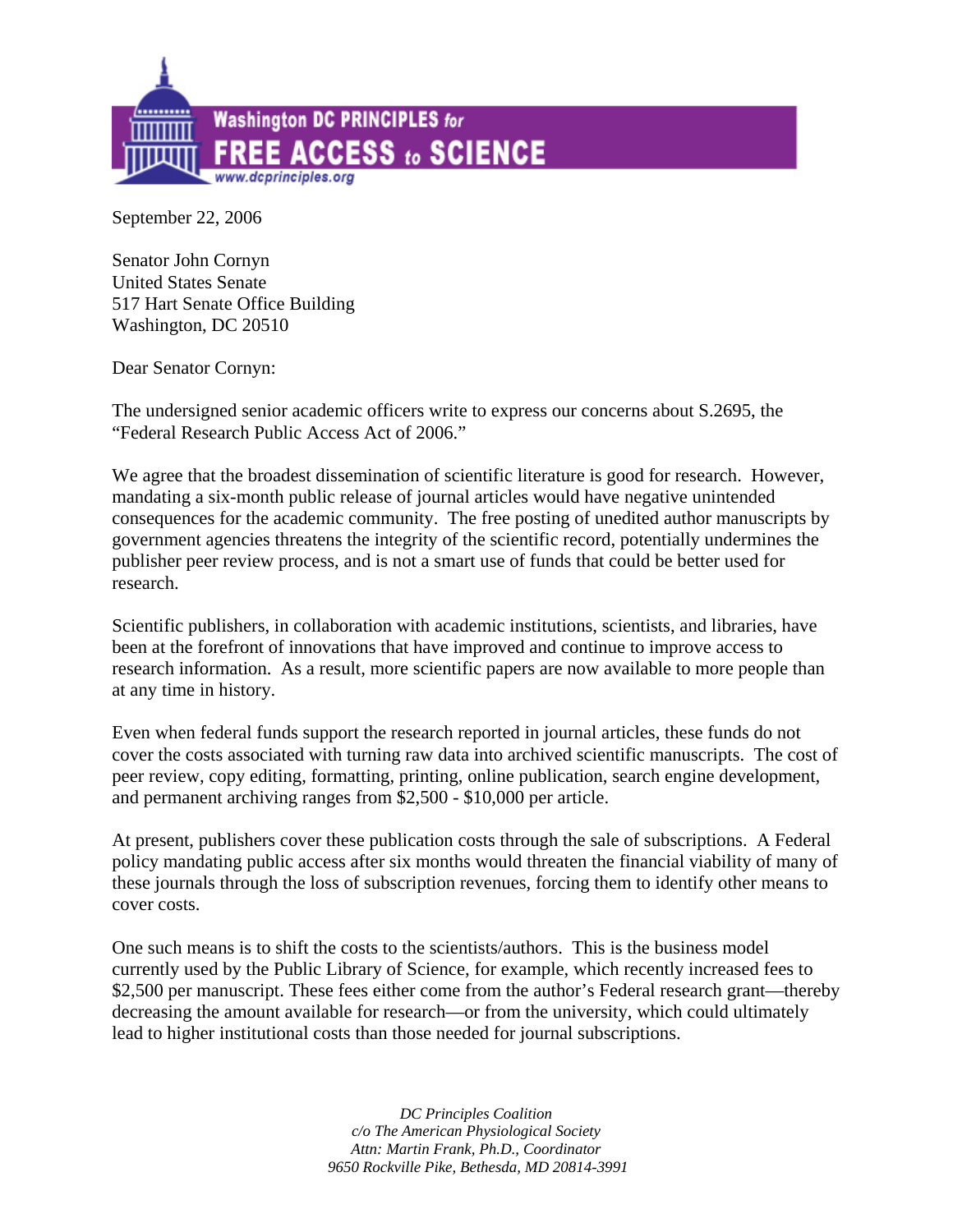

In fact, some studies have already shown that research intensive universities would have to pay considerably more to gain access to the same amount of research under an author- pays model than a subscription model.

Mandating free dissemination of scientific manuscripts within six months would significantly limit the ability of non-profit and commercial publishers to cover the upfront reviewing, editing, and production costs of creating these manuscripts. Some journals would simply cease to exist. Others would be much less able to support innovation in scientific publishing and archiving. Ultimately, this could lead to a system in which NIH and other federal agencies must sustain a significant portion of the research publishing enterprise, maintaining 100+ years of archival journals, as well as producing new research articles.

As a member of the Senate Budget Committee, you are certainly sensitive to the various forces that shape and reshape the Federal budget from year to year. Recently, for example, we learned that the Biomolecular Interaction Network Database—the world's largest free repository for proteomic data—lost its funding and curtailed its curation efforts. As leaders in our respective academic institutions, we are profoundly concerned that one unintended consequence of S. 2695 would be to put both our current research publications *and* our research archives in jeopardy.

Given the widespread access to the scientific literature that already exists and the negative unintended consequences this bill will have on the academic community, we urge you to reconsider whether S.2695 is needed.

Thank you for considering our request.

Sincerely yours,

Robert R. Rich, MD Senior Vice President and Dean, University of Alabama at Birmingham School of Medicine, Birmingham, AL

Richard P. Saller, Ph.D. Provost, University of Chicago, Chicago, IL

John R. Sladek, Jr., Ph.D. Vice Chancellor, Research, University of Colorado Health Sciences Center, Denver, CO

Kenneth L. Barker, PhD Provost and Vice President for Research, SUNY Upstate Medical University, Syracuse, NY

> *DC Principles Coalition c/o The American Physiological Society Attn: Martin Frank, Ph.D., Coordinator 9650 Rockville Pike, Bethesda, MD 20814-3991*